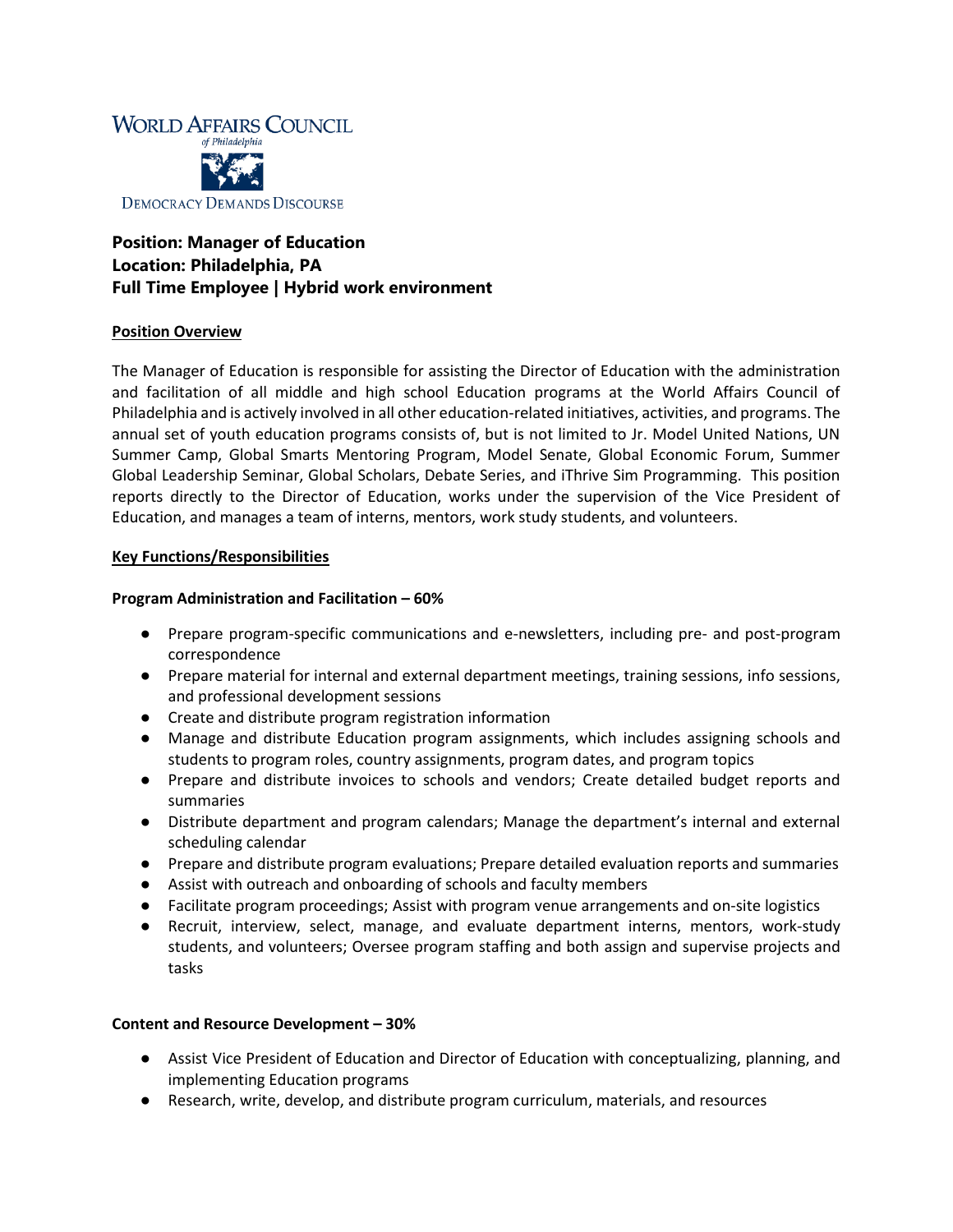- Draft, publish, and update Education content on wacphila.org with oversight from Director of Education
- Prepare and deliver engaging topic-related presentations

## **Special projects as assigned – 10%**

#### *Education/Experience:*

- Bachelor's degree or equivalent experience required
- 2-4 years' experience designing, managing, or supporting extracurricular learning experiences or events for middle and/or high school students preferred
- Experience working with teachers, administrators, students, and/or parents
- Experience in customer service/service-provider capacity highly desired
- Previous experience in a classroom setting highly desired
- Experience working in a hybrid work environment preferred
- Clearances (or ability to obtain) required (PA Criminal Record Check, FBI Fingerprints, and Child Abuse Record Check) required

#### *Required Skills & Competencies*

- Strong knowledge of global affairs and current events. Ability to design programs around evolving global issues
- Strong understanding of historical context and ability to stay up to date on a broad range of international issues
- Flexibility, adaptability, and patience working with schools, students, teachers, administrators, and parents
- Problem solving. Ability to find unique solutions to new problems
- Communication. Strong written and verbal communication and presentation skills
- Collaboration and teamwork. Proficient working within and leading a team
- Energetic self-starter with consistent attention to detail
- Proficiency with:
	- o Google suite of products (Google Drive and Google docs)
	- $\circ$  Proficient with Microsoft Office (Word, Excel, and PowerPoint Teams a plus)
	- o Key communications technologies (Canva, Zoom, Constant Contact, and Social Media a plus)

#### **Compensation & Benefits:**

- The salary range for this position is \$44,000 \$47,000 commensurate with experience.
- The World Affairs Council offers a competitive benefits package that includes:
	- o Health Insurance
	- o 403b Retirement Plan
	- o Generous paid time off
	- $\circ$  High-flex hybrid work environment including remote work and a Center City office
	- o Supportive work and family benefits
	- o Professional development opportunities
	- o Fully paid international travel is associated with this role